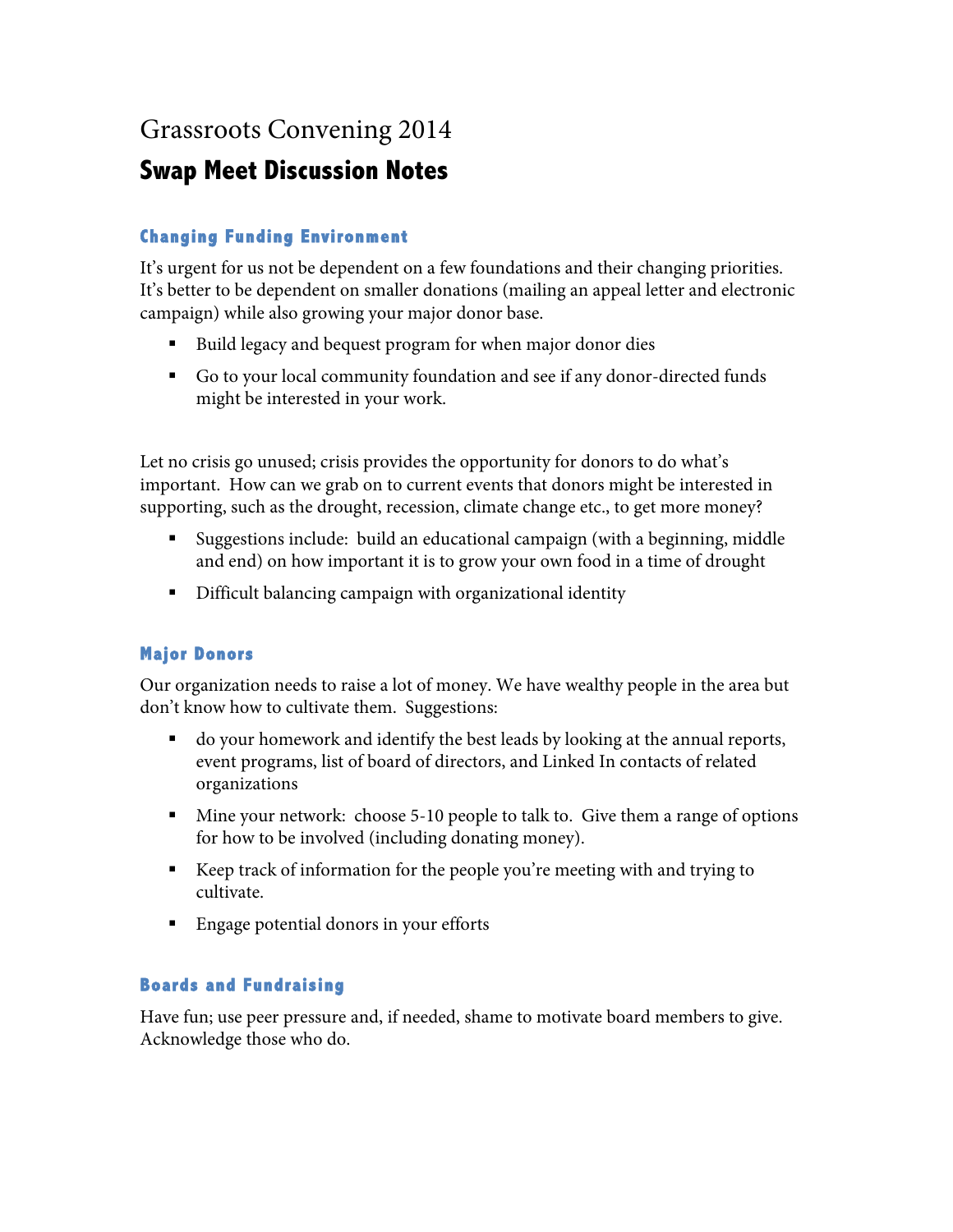### **Crowdfunding and Social Media**

Crowdfunding

- Platforms include: Indiegogo, CauseVox and Crowdrise.
- § Organize a launch party to get people excited and start supporting the cause
- § Need a catchy idea, something that will motivate people to give. (Example: a new health bar to raise money for undocumented immigrants)
- Provide incentives for people to give, though this can also turn people off

Social Media

- Creating a niche online
- Build an online presence without bombarding people
- Cultivate the base before crowdfunding
- Need some 'bling' to grab people's attention

#### **Collaborative Fundraising**

Our organization is involved in many collaboratives. Challenges include: allocation of funds raised and who takes credit for work done. Benefits include: bringing different capacities and skill sets to a project and splitting staff time to work toward a common goal.

- What is the best way to do asset mapping of our member groups?
- § Gives us credibility to be connected with academic institutions and public health departments
- § By offering to be the lead organization on an ask, it shows our investment in the work and builds our relationships
- Hold collaborative funding events
- § To avoid competing with our allies for money, we're in the process of developing protocols for collaborative fundraising and clarify roles for each partner involved.
- Recognize the collective power of a community, people's assets, including: legal, media, and education. Get funding for all these pieces but from different funders.

Grassroots collaboration offers a blend of activism and education/awareness, where you make a practical connection to people's lives.

#### **Rural Fundraising**

We operate in these communities. Our strength is finding common concern for a diverse group. We find that we need to stay neutral on controversial issues.

■ Barriers: geography, low-income communities, seasonal occupants